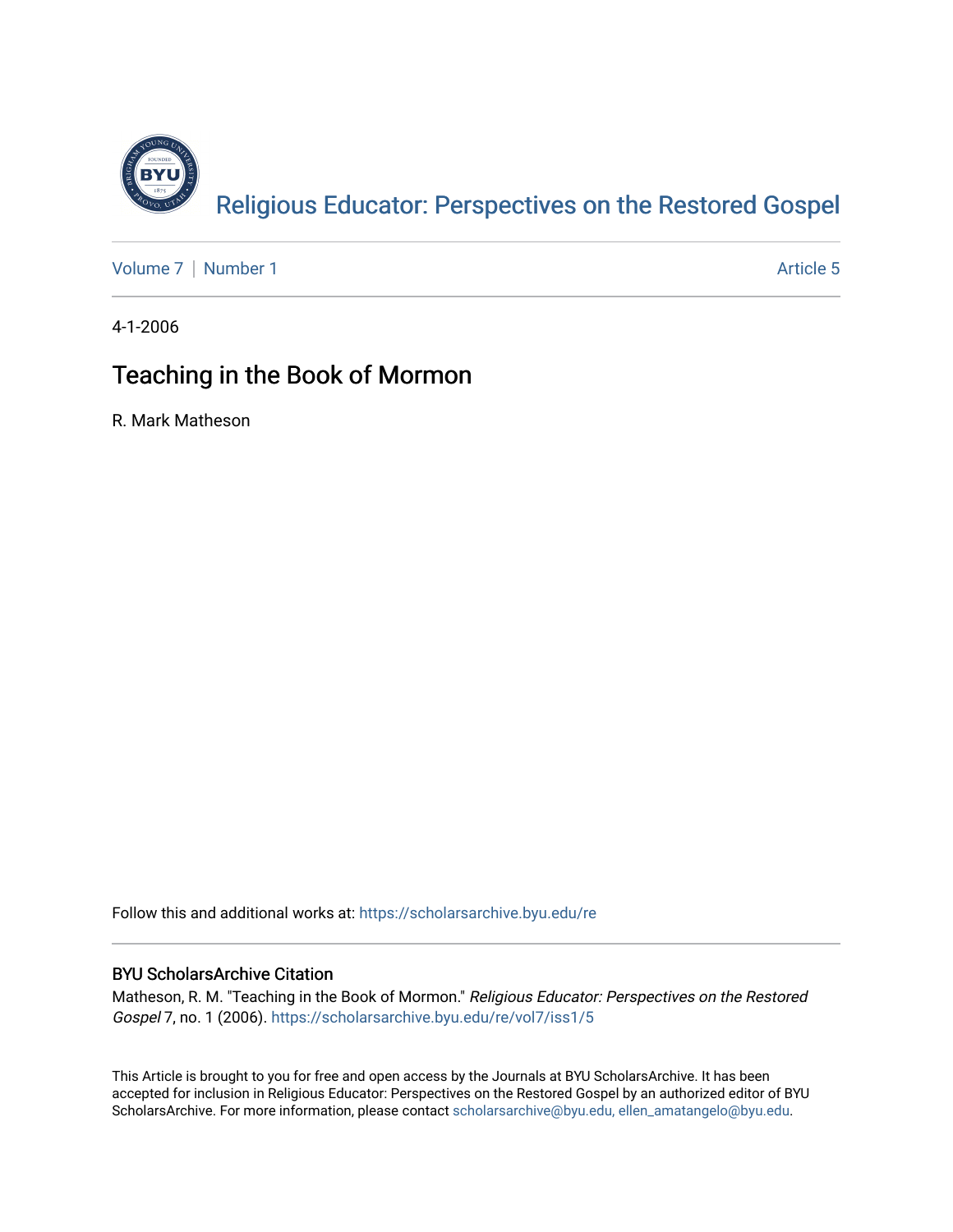# Teaching in the Book of Mormon

*R. Mark Matheson*

*R. Mark Matheson has a doctor of management degree and is a volunteer instructor at the institute serving the Utah State Prison.*

 The Book of Mormon is the keystone of our religion. It also contains a wealth of teaching principles and examples that could become the keystone of our gospel pedagogy. Many well-known verses focus on teaching, such as the opening lines in 1 Nephi: "I was taught somewhat in all the learning of my father" (1 Nephi 1:1). Also, the sons of Mosiah "had given themselves to much prayer, and fasting; . . . *and when they taught, they taught with power and authority of God*" (Alma 17:3; emphasis added).

 Verses like these inspire us, but we can learn even more about improving our teaching from the other 175 verses employing some form of the word *teach*. This paper will discuss some of these less familiar verses and illuminate more teaching wisdom from the Book of Mormon.

 In the *LDS Guide to the Scriptures*, the definition of *teach* is "to give knowledge to others, especially about gospel truths, and guide them to righteousness."**<sup>1</sup>** To accomplish these purposes, we can identify several themes in the Book of Mormon:

- 1. Teaching requirements and teacher qualifications
- 2. The teacher-student relationship
- 3. Teaching perspectives and approaches
- 4. Specific constructive teaching techniques
- 5. Incorrect teaching methods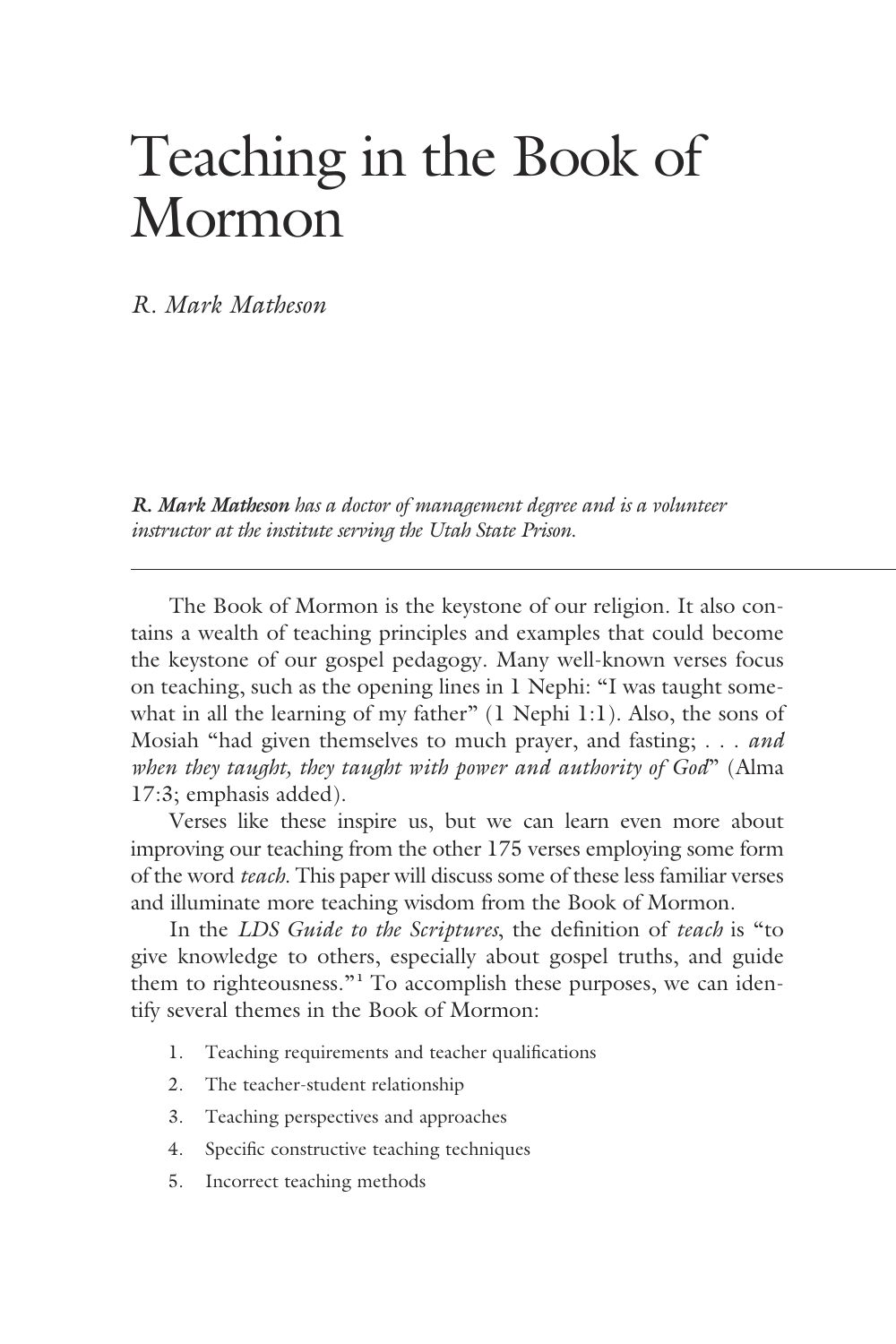# **Teaching Requirements and Teacher Qualifications**

 Book of Mormon authors expounded on many requirements of effective gospel instructors. This section offers some important characteristics and qualifications that provide a foundation for teaching.

 1. *Be worthy*. Book of Mormon teachers were expected to be just, honorable, upright, and conscientious. "The Lord their God . . . had appointed just men to be their teachers" (Mosiah 2:4), and "none were consecrated except they were just men" (Mosiah 23: 17; see also Enos 1:1).

 Before training the people, Book of Mormon teachers lived the gospel and cleansed themselves through Christ's Atonement. Mosiah 18:1 reads, "Alma . . . repented of his sins and iniquities . . . and began to teach." The leaders were concerned about the worthiness of their teachers: "Trust no one to be your teacher nor your minister, except he be a man of God, walking in his ways and keeping his commandments" (Mosiah 23:14).

 2. *Be diligent*. Book of Mormon teachers realized the importance of diligence in their callings. Alma "walk[ed] in all diligence, teaching the word of God in all things" (Mosiah 26:38). Teachers were to be steady and earnest, not excessive or extreme. "Now, as ye have *begun to teach* the word even so I would that ye should *continue to teach*; and I would that ye would be diligent and temperate in all things" (Alma 38:10; emphasis added).

 Even when we work diligently, there are going to be some teaching days when we feel less effective. Some days will require much more effort to achieve a level of spirituality or enthusiasm than others. King Mosiah knew that giving our best, albeit imperfect, exertion was the requirement: "I myself have labored with all the power and faculties which I have possessed, to teach you the commandments of God" (Mosiah 29:14).

 3. *Be consecrated or appointed to the call*. The starting point for gospel instruction is teaching according to a calling or command of the Lord. Nephi states he was "their teacher, according to the commandments of the Lord" (2 Nephi 5:19). And "none received authority to preach or to teach except it were by him from God" (Mosiah 23:17). The Book of Mormon repeatedly states that teachers were often "consecrated" for this important function (see 2 Nephi 5:26; Jacob 1:18; Mosiah 23:17; Alma 15:13; 23:4) or appointed (see Mosiah 6:3; 24:1; 24:4; Alma 45:22; 45:23).

 Some teachers in the Book of Mormon were called by the Holy Spirit and were assisted by the gifts of the Spirit in their teaching. For example, in Alma 18:34 Ammon described his role and its divine origin: "I am called by his Holy Spirit to teach these things unto this people, that they may be brought to a knowledge of that which is just and true."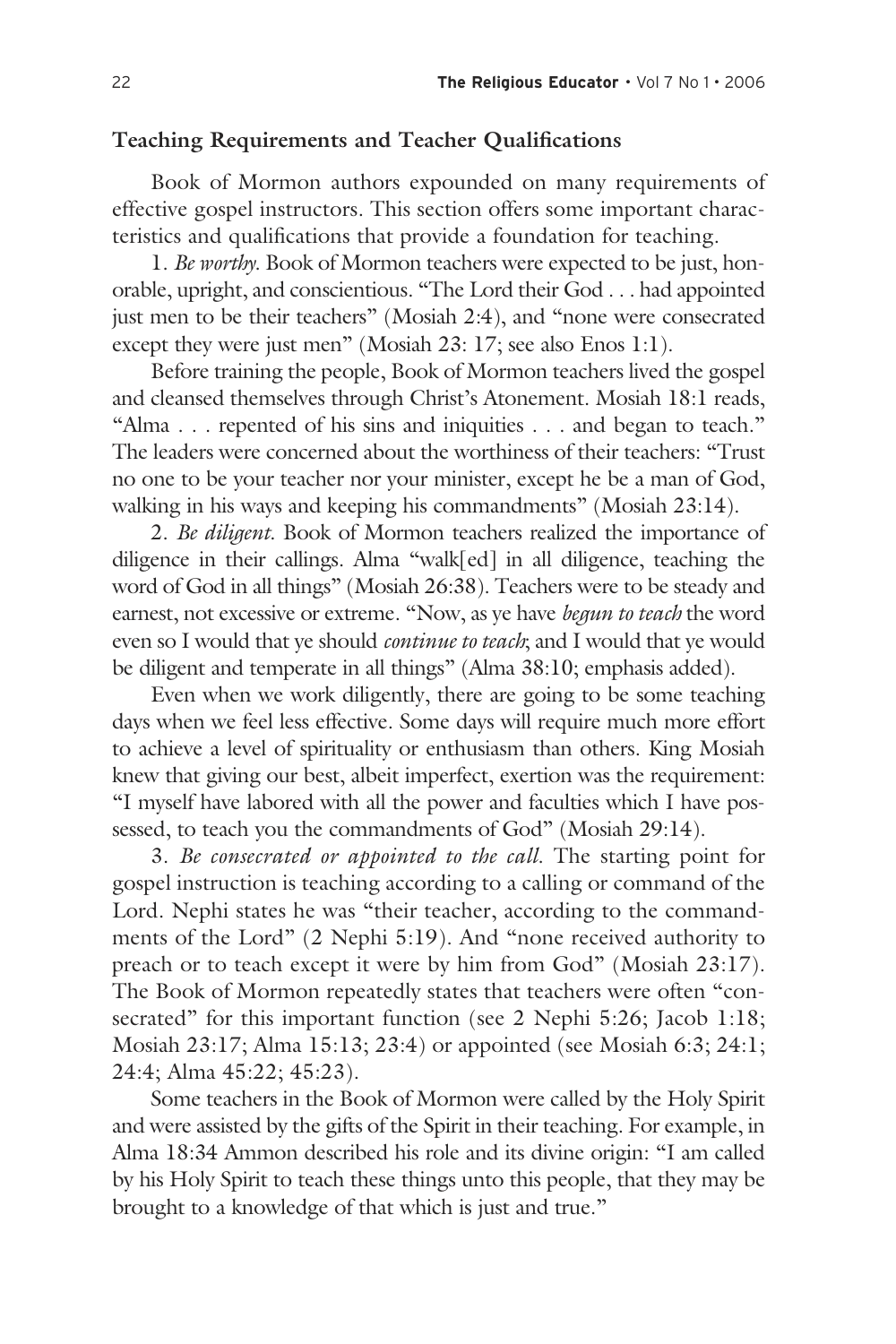4. *Represent God*. In many cases teachers are not only following God's will in teaching but are also representing God to the students. Striking evidence of this is found in Mosiah, where teachers and God are associated three times in one verse: "They were to receive the grace of God, that they might wax strong in the Spirit, having the knowledge of God, that they might teach with power and authority from God" (Mosiah 18:26). Students will be accountable for the truths about God that we teach them. The Book of Mormon says of the rebellious people in the time of Lachoneus: "They did not sin ignorantly, for they knew the will of God concerning them, for it had been taught unto them; therefore they did wilfully rebel against God" (3 Nephi 6:18).

 5. *Minister beyond the classroom*. A teacher's role can extend beyond classroom boundaries. In 3 Nephi 26:19, we learn that "they taught, and did minister one to another; and they had all things common among them, every man dealing justly, one with another." Ministering to each other implies teaching with service. I recently received a letter from a full-time missionary for whom I was a deacons quorum adviser. He did not mention any doctrinal lessons I had taught, but he thanked me for taking him one-on-one to buy a hamburger.

#### **The Teacher-Student Relationship**

 The Book of Mormon instructs that the eventual millennial goal is that "all thy children shall be taught of the Lord" (3 Nephi 22:13). Our charge is to see our students as children of God and to recognize their divine right to be taught the things of God. Teachers are heavily accountable to their students in this regard. This section highlights five facets of the teacher-student relationship portrayed in the Book of Mormon.

 1. *Adapt to differing levels of teachability*. Among the Book of Mormon teaching situations there were many different kinds of learners with varying degrees of openness to instruction. In Mosiah 18:3, Alma the Elder recognized the different needs of his people. "*And as many as would hear* his word he did teach. And he taught them privately" (emphasis added). He made arrangements for specific groups to be spiritually fed a diet appropriate to their appetites. Christ Himself didn't force learning, and His disciples followed His example. "The disciples whom Jesus had chosen began from that time forth to baptize and to teach as many as did come unto them" (3 Nephi 26:17).

 Our students have various difficulties to overcome. Each has individual concerns and questions. Teachers have to be responsive to the students' unique needs, and those needs can be discovered through perceptive interaction. For example, I recently had a change in institute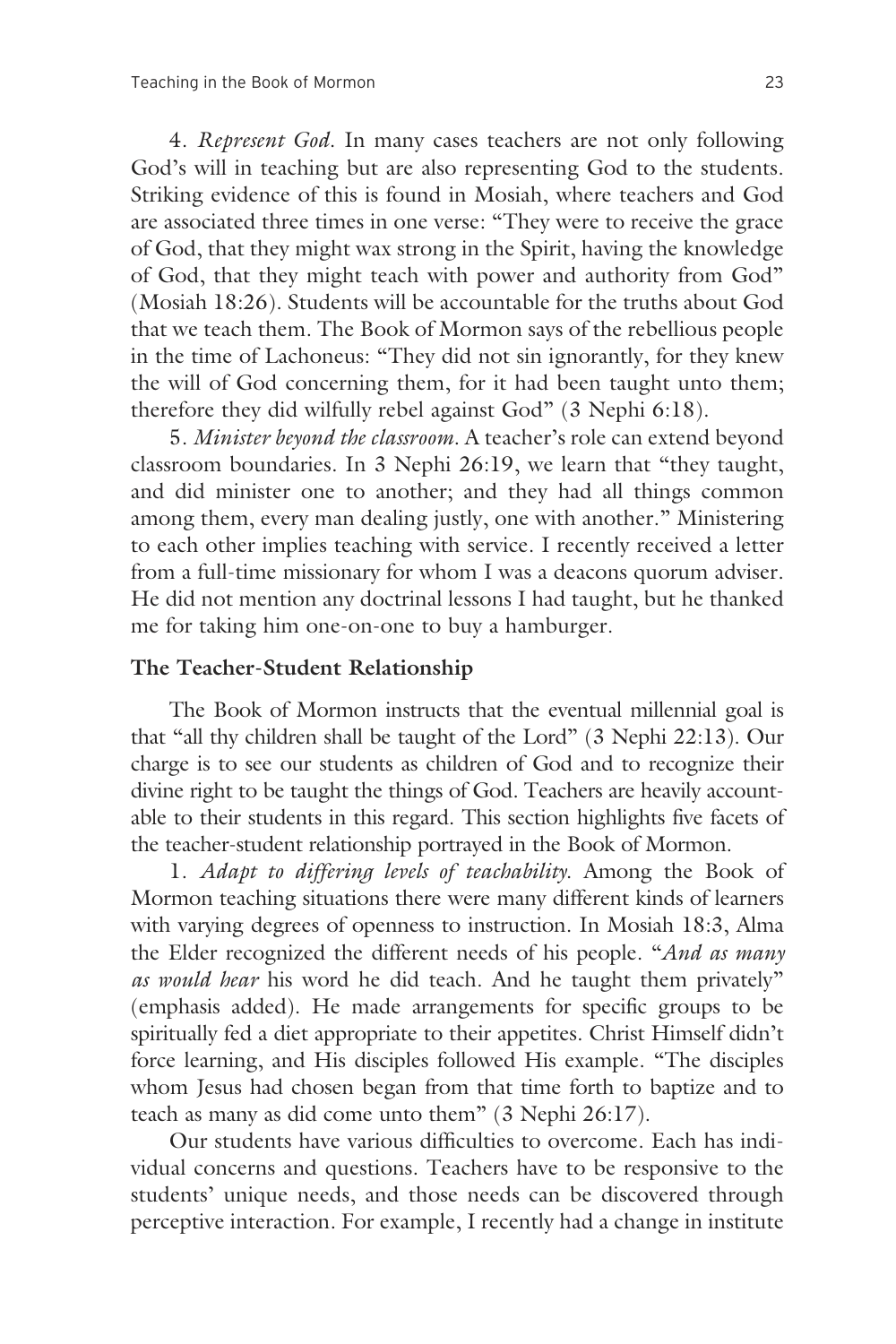teaching assignments where I went from instructing all male classes to all female classes. I quickly cut down on my prepared lesson material as this new group of students asked more questions. I also invited several strong students to help teach principles to the weaker students.

 2. *Realize deep emotional involvement*. Teaching often touches the heart where emotions run deep. Book of Mormon teachers experienced both joy and sorrow because of their students' behavior. "Now this was the cause of much affliction to . . . many of the people whom Alma had consecrated to be teachers, . . . yea, many of them were sorely grieved for the wickedness which they saw had begun to be among their people" (Alma 4:7).

 The flow of teaching is not just one-way. In Alma 1:26, the Book of Mormon explains, "Neither was the teacher any better than the learner; and thus they were all equal, and they did all labor, every man according to his strength." As teachers, we should evaluate our position in relation to students, remembering that we can learn from our students, each individual's emotional and spiritual gifts lifting others.

 3. *Let teaching successes motivate*. Successful teaching can inspire us to teach more. Such was the case when King Lamoni's heart was touched and he "did rejoice over [his people], and he did teach them many things" (Alma 21:21). Many times students exceed their teachers' expectations and set an example for their instructors. In Helaman 3:25, "so great was the prosperity of the church, and so many the blessings which were poured out upon the people, that even the high priests and *the teachers were themselves astonished beyond measure*" (emphasis added). God is patiently waiting to bless His children and can pour out great blessings in our classrooms.

 4. *Recognize the future impact of current teaching*. Each of our students has multiple spheres of influence. Our teaching can affect their testimonies and in turn affect their families, their neighbors, friends, and possibly generations unborn. King Benjamin spoke of his forefather Lehi who "could read these engravings, and teach them to his children, that thereby they could teach them to their children, and so fulfilling the commandments of God, even down to this present time" (Mosiah 1:4). In effect, we are teaching *now* for the benefit of *future* students.

 5. *Evaluate our motives*. As teachers we should examine our motivation for teaching as Nephi did in a three-fold appraisal in 2 Nephi 6:3: "Nevertheless, I speak unto you again; for I am [1] desirous for the welfare of your souls. Yea, [2] mine anxiety is great for you; and [3] ye yourselves know that it ever has been. For I have exhorted you with all diligence; and I have taught you." The pattern displayed here is that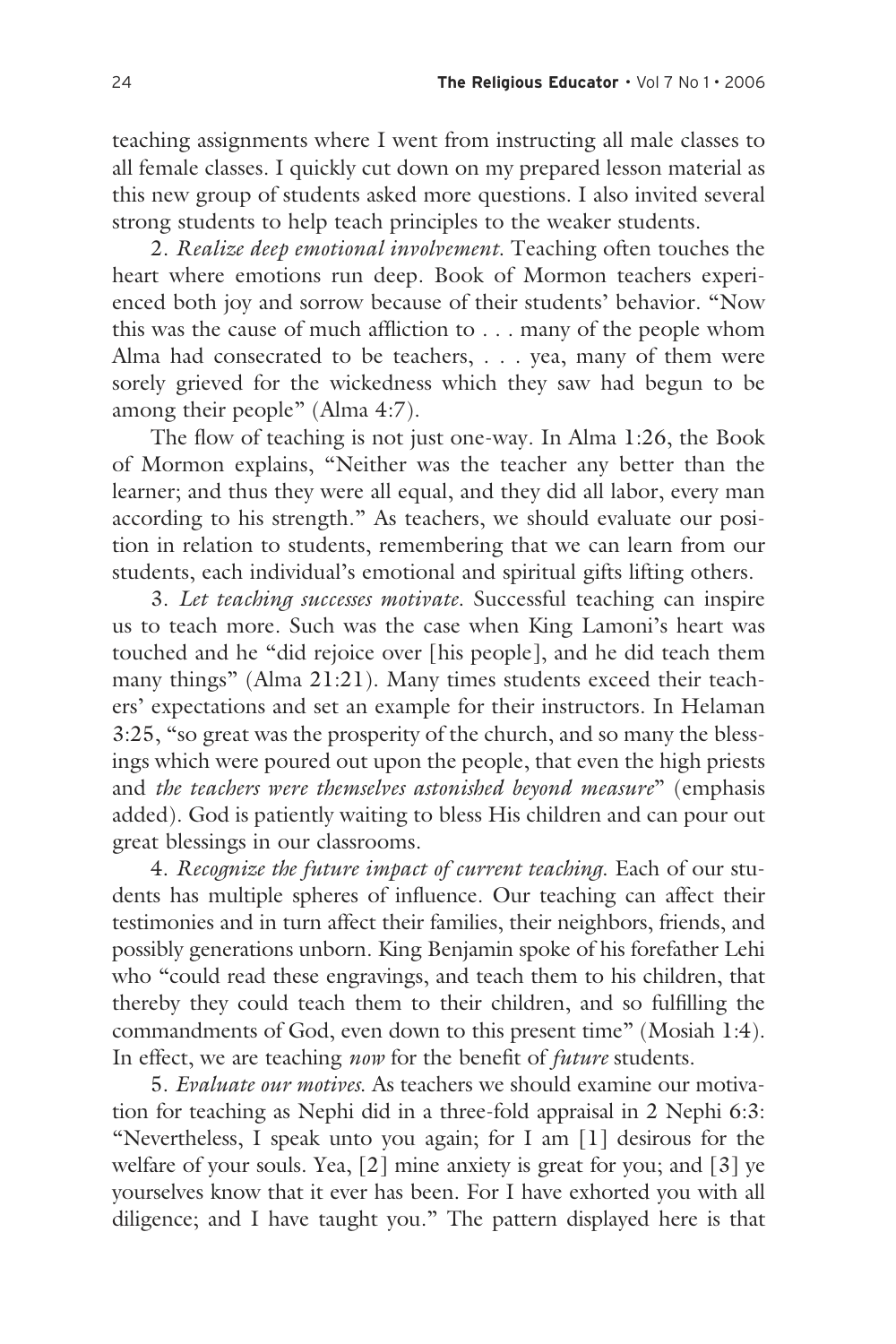first, teachers place concern for their students' souls foremost. Next, they explain their emotional investment to their students. Finally, they remind the students to recognize the motivation of their teacher. This assessment can bind students and teachers in a lasting and uplifting learning association.

## **Teaching Perspectives and Approaches**

 The Book of Mormon presents numerous teaching methods for application in modern gospel classrooms. We should evaluate these practices to see which of them we can better implement to bless our students.

 1. *Be flexible and follow the Spirit*. Book of Mormon teachers were adaptable and taught Heavenly Father's will and plan as directed by the Holy Spirit. For example, Lamoni's father wanted Ammon to teach him, but Ammon accepted a different teaching assignment: "Behold, the Spirit of the Lord has called him another way; he has gone to the land of Ishmael, to teach the people of Lamoni" (Alma 22:4). Nephi recognized that being responsive to the Spirit brings divine assistance. "I, Nephi, cannot write all the things which were taught among my people . . . for when a man speaketh by the power of the Holy Ghost the power of the Holy Ghost carrieth it unto the hearts of the children of men" (2 Nephi 33:1). Because the Holy Ghost imprints the truth of the teachings on the hearts of our students, as gospel teachers, we must humble ourselves to follow the promptings and adjust lessons to match the Spirit's direction.

 2. *Correlate with priesthood leaders*. As teachers we alone are not to deal with all the problems our students face. Their individual priesthood leaders have stewardship and should be involved in their lives. In Mosiah 26:7, we read that "they were . . . delivered up unto the priests by the teachers." Alma depended on correct priesthood administration to properly teach: "He began to teach the people in the land of Melek according to the holy order of God, by which he had been called" (Alma 8:4).

 3. *Avoid excessive personal embellishment*. Teachers in the Book of Mormon taught the words of God's prophets, not their "pet ideas" or their own interpretations. Alma "commanded them that they should teach nothing save it were the things which he had taught, and which had been spoken by the mouth of the holy prophets" (Mosiah 18:19).

 Gospel teachers should trust the power of the word of God without personal adornment. Students need to hear the words of the prophets, and they will be especially accountable for heeding the counsel of the current prophets; therefore, hearing, knowing, and understanding recent counsel is as imperative for our students today as it was for the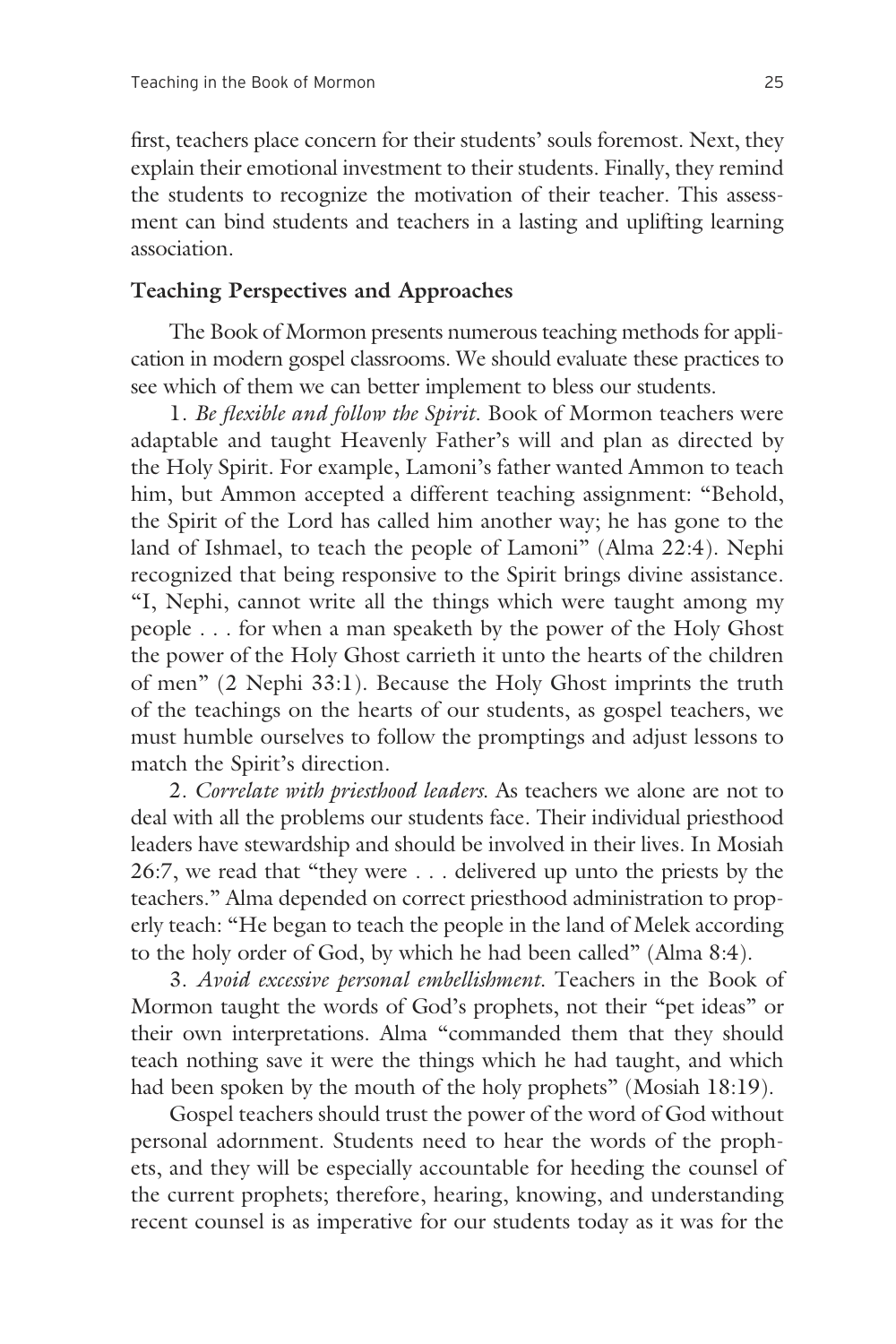people in Book of Mormon times. In Mosiah 8:3, Ammon shared the words of their prophet for his new and uninformed students. "He also rehearsed unto them the last words which king Benjamin had taught them, and explained them to the people of king Limhi, so that they might understand all the words which he spake."

 Another excellent example of this pure teaching is King Lamoni. After his miraculous conversion, he awakened to find his people bickering over the astounding events that had just transpired. "And he, immediately, seeing the contention among his people, went forth and began to rebuke them, and to *teach them the words which he had heard from the mouth of Ammon*; and as many as heard his words believed, and were converted unto the Lord" (Alma 19:31; emphasis added). This great king, in humility, taught them the words of a prophet received from a missionary's mouth.

 Jacob 7 gives an example of the opposite of quality gospel instruction. The offending teacher Sherem eventually recanted his teaching and righted his methods: "He spake plainly unto them and denied the things which he had taught them, and confessed the Christ" (Jacob 7:17). Teachers' plain and simple words guide students. Nephi said to his people, "I have spoken plainly unto you, that ye cannot misunderstand. And the words which I have spoken shall stand as a testimony against you; for they are sufficient to teach any man the right way" (2 Nephi 25:28).

 4. *Build a foundation of the basics*. Another lesson in Book of Mormon teaching comes from Enos, Mosiah, and King Benjamin. Enos's father taught him in his own language about the nature of the Lord as a foundation for Enos's knowledge of the gospel (see Enos 1:1). Mosiah did likewise (see Omni 1:18). And then King Benjamin "caused that they should be taught in all the language of his fathers, that thereby they might become men of understanding" (Mosiah 1:2). Building a foundation for gospel teaching requires exposing students to the language and works of God, preparing the way for deeper learning.

 A foundation has thick walls with extra reinforcing material to withstand future shocks. Sometimes in the process of building sufficient groundwork, students complain about the repetitiveness of their lesson material. Alma astutely described it as teaching *bountifully*. He explained to his students that "I know that these things were taught unto you bountifully before your dissension from among us" (Alma 34:2). Laying a foundation is not always as enjoyable as teaching advanced material, but let us remember Paul's counsel, "Brethren, be not weary in well doing" (2 Thessalonians 3:13).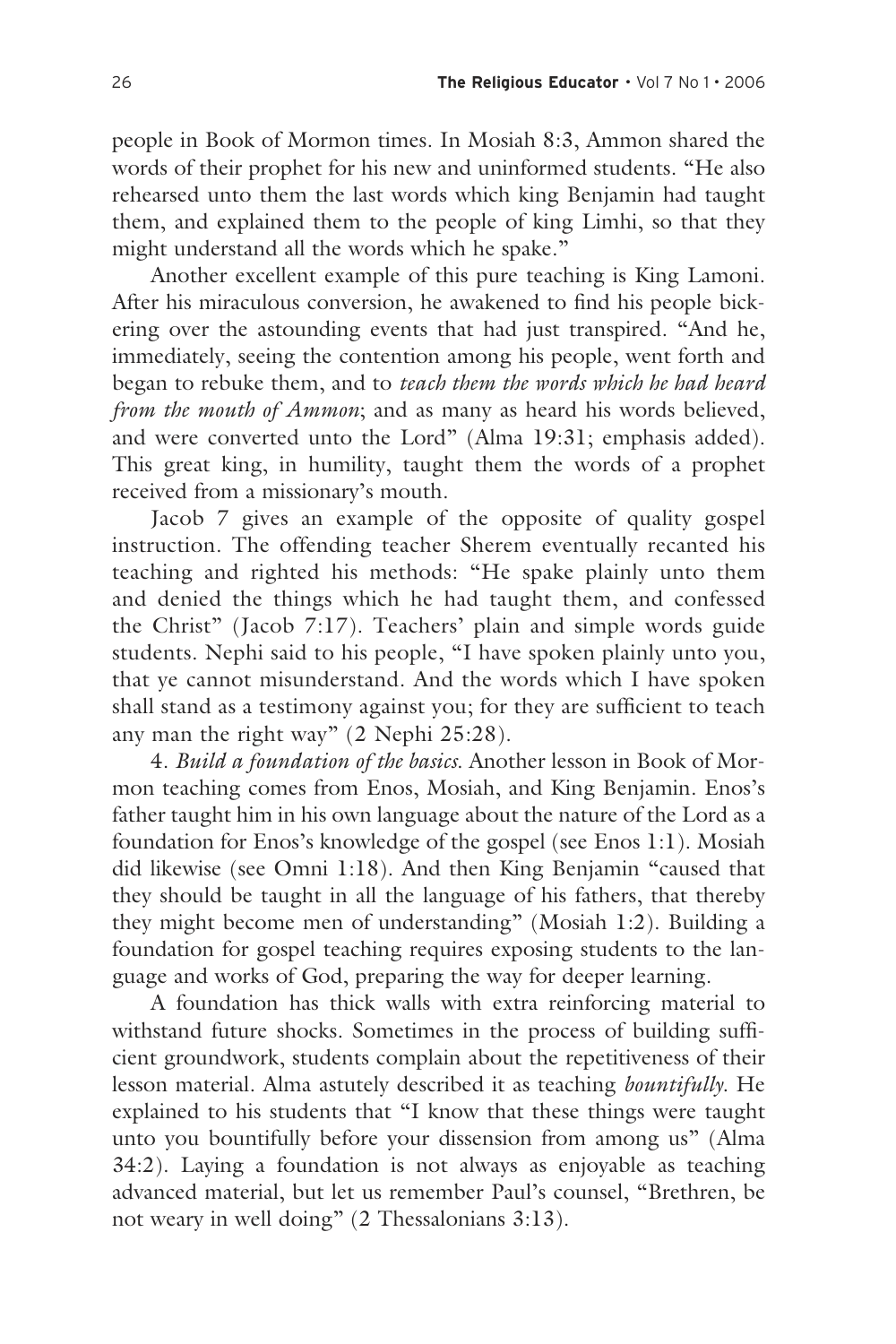5. *Avoid teaching harmful material*. Abinadi was very concerned with proper teaching. He incisively asked a question to the wayward teachers he was investigating that we should also ask ourselves, "Therefore, what teach ye this people?" (Mosiah 12:27). Nephi exhibited wisdom in his choice of what to teach: "I, Nephi, have *not taught* my children after the manner of the Jews. . . . I have made mention unto my children concerning the judgments of God" (2 Nephi 25:6; emphasis added). Instead of bringing up works of darkness, he focused on the light (see 2 Nephi 25:2). Gospel teachers should likewise be selective in their instructional information and should not dwell on insignificant or detrimental material.

 6. *Remember the importance of family-based teaching*. As gospel teachers outside the home, we need to respect and support gospel teaching inside of the home. One of the most tender moments in the Book of Mormon is recorded in Alma 56–57. The young stripling warriors reflected on the teachings of their mothers and on the testimonies they gained at home. "They had been taught by their mothers, that if they did not doubt, God would deliver them" (Alma 56:47). Could outside teachers have guided these young men to such a deep level of faith? I doubt it.

 In another example, prior teachings of parents although grown dim, provided a foundation for the powerful gospel teacher Abinadi to expand upon. "One of them said unto him: What meaneth the words which are written, and which have been taught by our fathers" (Mosiah 12:20). Parents have monumental roles in their children's gospel education, and we should encourage and nurture that process.

 7. *Be prepared to answer questions and correct doctrine*. As students follow through on their learning responsibilities, they will have crucial moments of questioning for which teachers need to be prepared to answer. Alma and Amulek prepared themselves for the time when people came to inquire. Their students had opened their hearts and minds and began questioning. These master teachers were ready: "Many of the people did inquire concerning the place where the Son of God should come; and they were taught that he would appear unto them after his resurrection" (Alma 16:20).

 Capturing those moments of questioning and pointing out the difference between false and correct doctrine can lead students to be able to make better choices themselves. In Alma 33:2, Alma clears up a misunderstanding and allows the people the freedom to choose the right. "And Alma said unto them: Behold, ye have said that ye could not worship your God because ye are cast out of your synagogues.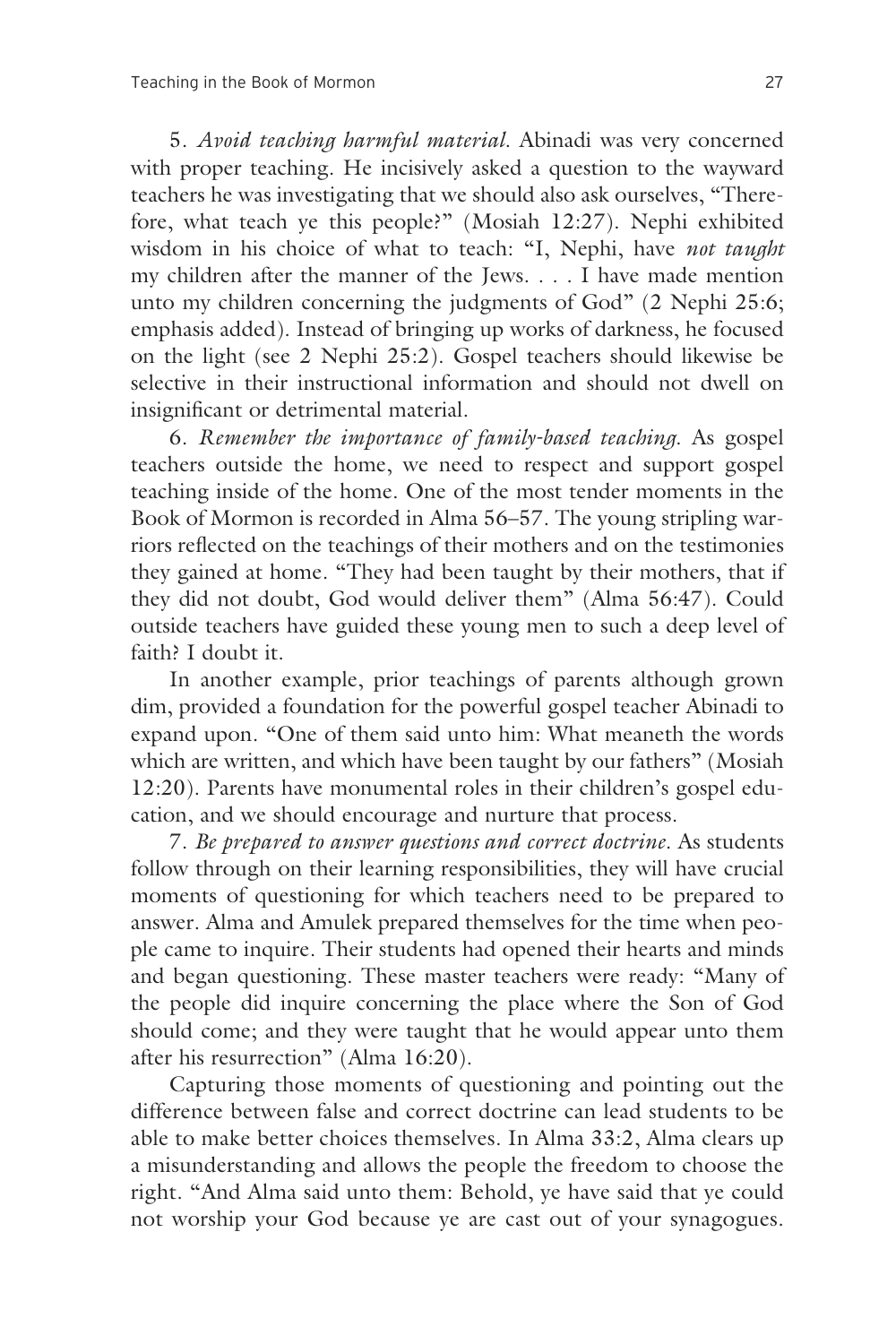But behold, I say unto you, if ye suppose that ye cannot worship God, ye do greatly err, and ye ought to search the scriptures; *if ye suppose that they have taught you this, ye do not understand them*" (emphasis added). Helping them understand the principle of worship opened the people's hearts to further teaching and true conversion.

 8. *Plan for diverse teaching circumstances*. Book of Mormon teachers were prepared to teach in various situations. "We have entered into their houses and taught them, and we have taught them in their streets; yea, and we have taught them upon their hills; and we have also entered into their temples and their synagogues and taught them" (Alma 26:29). This flexibility helped them teach wherever the Spirit sent them. Such preparation can help us be ready to teach whenever and wherever the call comes. In the last few years, I have taught in a kitchen, a living room, a library, on the lawn, and in an office and other remote crannies of buildings. I did not let the less-than-ideal teaching environments deter me from my teaching commission.

 9. *Deal with criticism appropriately*. Teachers are not immune from criticism. When Nehor, a false teacher, met Gideon, "one of their teachers; and he began to contend with him sharply;" how did the true teacher respond? He "withstood him, admonishing him with the words of God" (Alma 1:7). We should likewise learn to handle criticism correctly when it comes.

 10. *Teach with testimony and power*. Important teaching moments are closely tied with testimony. Nephi wrote "wherefore, ye need not suppose that I and my father are the only ones *that have testified, and also taught them*" (1 Nephi 22:31; emphasis added). It is a gospel teacher's responsibility to testify of Christ and to inspire students to gain their own testimonies. We also need to allow time for the students to teach and to testify to one another.

 Closely tied with testimony is the ability to teach with power. Ammon and his fellow teachers who "had been teaching the word of God for the space of fourteen years among the Lamanites . . . had much success in bringing many to the knowledge of the truth; yea, by the power of their words many were brought before the altar of God" (Alma 17:4). This teaching ability comes from "the grace of God, that they might wax strong in the Spirit, having the knowledge of God, that they might teach with power and authority from God" (Mosiah 18:26).

## **Specific Constructive Teaching Techniques**

 The Book of Mormon can be considered a manual for teachers. Not only does it exhibit doctrine, qualifications, and teaching perspectives,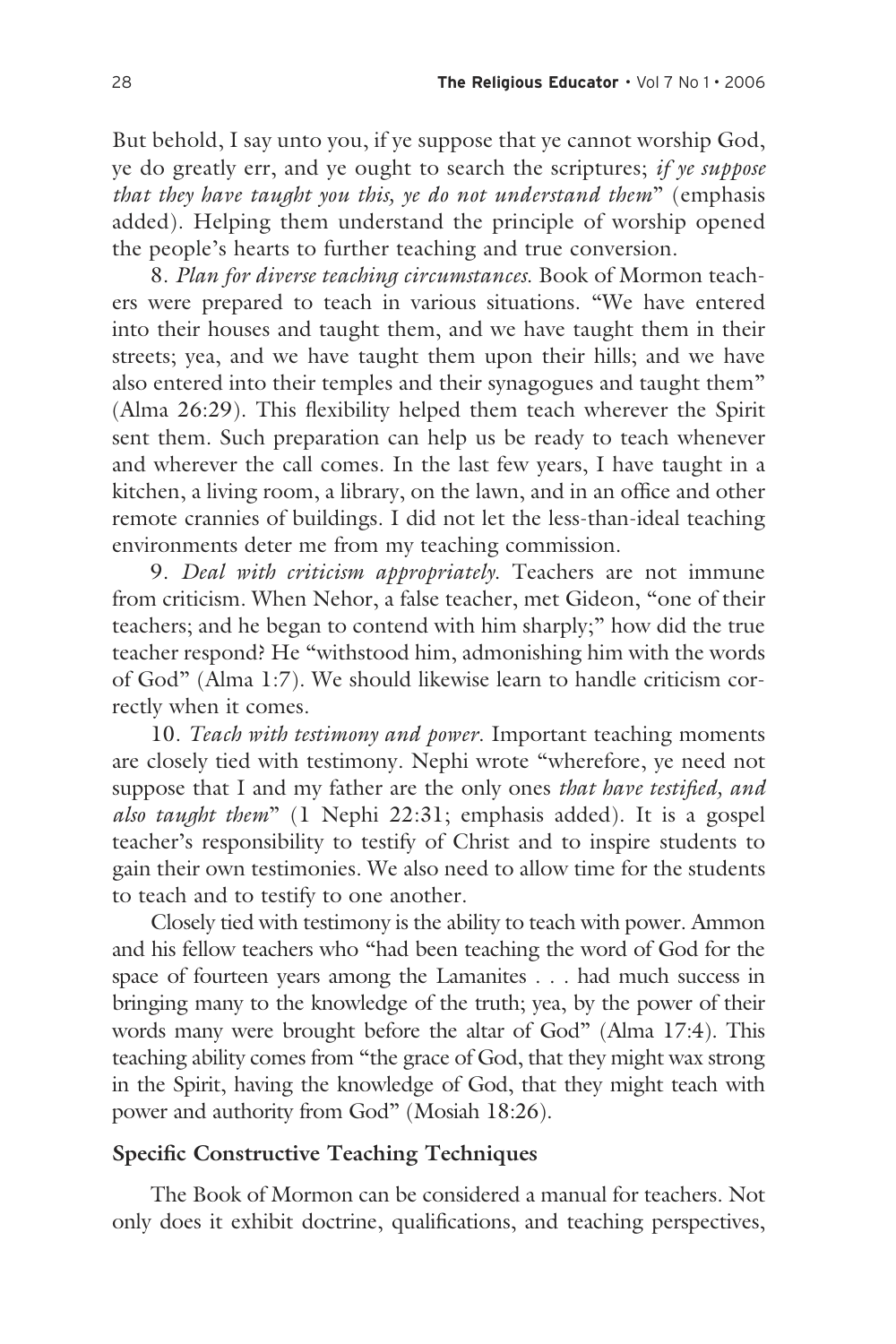it also demonstrates specific instructional techniques that were used by exemplary teachers to help reach students.**<sup>2</sup>** Here are teaching practices from the Book of Mormon "for our profit and learning" as teachers (1 Nephi 19:23).

 1. *Read to students*. Nephi read to his people to teach them of the Lord: "I, Nephi, did teach my brethren these things; and it came to pass that I *did read many things to them*, . . . that they might know concerning the doings of the Lord" (1 Nephi 19:22; emphasis added). Sometimes reading is like having a guest speaker, inviting greater understanding because it offers more than the teacher's perspective. "And I did read many things unto them . . . ; but that I might more fully persuade them to believe in the Lord their Redeemer I did read unto them that which was written" (1 Nephi 19:23).

 Don't feel bad if your memorization skills are not as great as you wish. Even Lehi had teaching materials and read from them to back up his instructional efforts. "For it were not possible that our father, Lehi, could have remembered all these things, to have taught them to his children, except it were for the help of these plates; for he . . . could read these engravings, and teach them to his children, that thereby they could teach them to their children" (Mosiah 1:4).**<sup>3</sup>**

 2. *Create the best teaching environment*. Teachers should observe the physical conditions of the classroom and determine what obstacles their students might encounter in their efforts to learn. King Benjamin illustrated this concern before he delivered his famous address by making specific accommodations to facilitate learning. "King Benjamin could not teach them all within the walls of the temple, therefore he caused a tower to be erected, that thereby his people might hear the words" (Mosiah 2:7). In a similar attempt to maximize teaching effectiveness, King Mosiah and Alma divided their people into teachable groups "because there were so many people that they could not all be governed by one teacher" (Mosiah 25:20).

 3. *Avoid unnecessary absences*. Students need to know their teachers will consistently be there to teach them. "And there was one day in every week that was set apart that they should gather themselves together to teach the people" (Mosiah 18:25). The continual, diligent effort of teachers acts as an anchor to students. "We did magnify our office unto the Lord, taking upon us the responsibility, answering the sins of the people upon our own heads if we did not teach them the word of God *with all diligence*" (Jacob 1:19; emphasis added). Book of Mormon teachers took personal responsibility and interest in the righteousness of their students, giving consistent and thorough effort.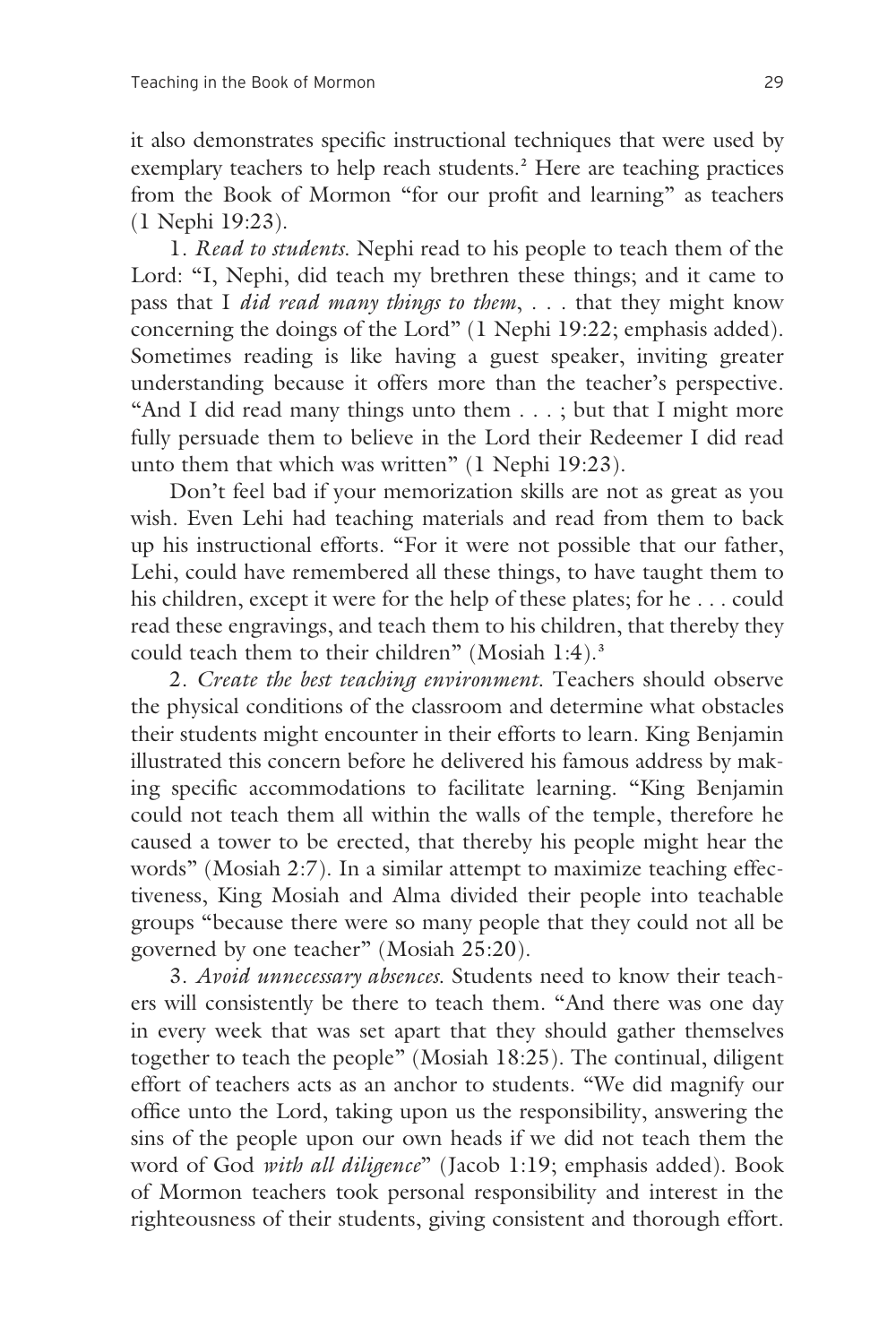"The teachers, did *labor diligently*, exhorting with all long-suffering the people to *diligence* . . . . And *after this manner* did they teach them" (Jarom 1:11; emphasis added).

 4. *Establish rapport*. Wise teachers are not always in full teaching mode. They find out about their students and speak to them, building a relationship. For example, Alma spent time "teaching and *speaking* unto the people" (Alma 32:4). This guidance is similar to what effective missionaries discover with their new contacts. Small talk at the right time can be as important as teaching doctrine, proving the adage "They don't care how much you know until they know how much you care."

 5. *Respect students' privacy*. The teachers in Alma 35:5 understood the importance of privacy: "Their teachers did not let the people know concerning their desires; therefore they found out privily the minds of all the people." Sometimes students are able to communicate more fully with a teacher in a personal setting. Seeking feedback privately might assist teachers in evaluating their effectiveness. Here is an example of what *not* to do. My wife was in a line to buy movie tickets when she heard a bishop behind her take a cellular phone call from another bishop apparently from another state. She couldn't help but overhear as they discussed and coordinated, using full names and specifics about the things they were doing to help two young people caught up in transgression. Gospel teachers need to be careful with the confidence students give them.

 6. *Use questions*. In the midst of his teaching, Alma questioned Zeezrom, displaying another helpful educational technique. Alma asked, "Believest thou in the power of Christ unto salvation? And he answered and said: Yea, I believe all the words that thou hast taught" (Alma 15:6–7). This master teacher questioned the student to ascertain his comprehension and belief, thus learning how to best continue his lesson. Effective teachers determine the level of their students and then build from that base.

 7. *Connect lessons with students' experiences*. Students enjoy and comprehend facilitated learning better when new material connects with their existing personal situations. For example, Nephi had experienced much teaching, but his effectiveness was enriched by the experience of his afflictions and interactions with God. "I, Nephi . . . was taught somewhat in all the learning of my father; and having seen many afflictions in the course of my days . . . having had a great knowledge of the goodness and the mysteries of God" (1 Nephi 1:1).

 8. *Combine preparation with prayer*. Book of Mormon teachers balanced personal preparation with reliance on the Spirit. Teachers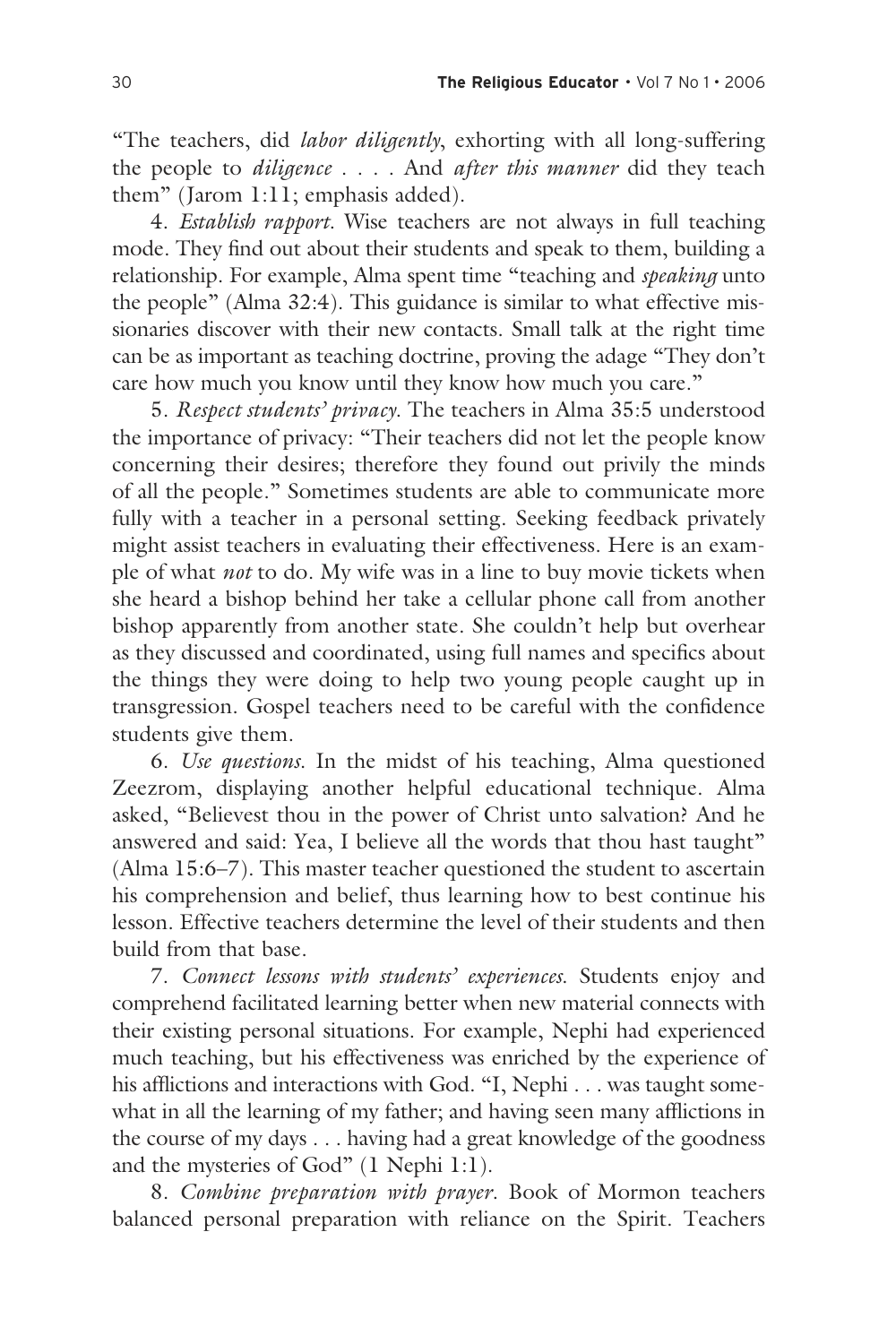need to pray for the Lord's Spirit to prepare the minds and hearts of the students, as well as to assist them in their preparations. "The Lord did pour out his Spirit on all the face of the land to prepare the minds of the children of men, or to prepare their hearts to receive the word which should be taught among them at the time of his coming" (Alma 16:16). Beyond all we can do, relying on the Lord can dramatically increase our teaching effectiveness.

#### **Incorrect Teaching Behavior**

 The Book of Mormon presents examples of several incorrect teaching methods in contrast to the many positive techniques. A few of these incorrect teaching illustrations exhibit blatant rebellion against God and a desire to promote wickedness and misery. For example, in 4 Nephi 1:38 the people "did willfully rebel against the gospel of Christ; and they did teach their children that they should not believe." Another case of misguided instruction is cited in Mosiah 10:17: "They have taught their children that they should hate them." Modern-day parallels of this rebellion exist, but hopefully not in Latter-day Saint gospel classrooms. However, the more subtle incorrect teaching methods found in the Book of Mormon can sneak into any classroom. The examples recorded can make teachers more aware of possible pitfalls and precarious territory.

 1. *Avoid pride*. One of the great stumbling blocks to learning is pride. Whether it resides in the teacher or in the student, pride breeds contention and misunderstanding. In an extreme case, Korihor "did rise up in great swelling words before Alma, and did revile against the priests and teachers" (Alma 30:31). Nephi links pride and improper teaching: "Because of pride, and because of false teachers, and false doctrine, their churches have become corrupted, and their churches are lifted up; because of pride they are puffed up" (2 Nephi 28:12).

 When pride enters a classroom, the question becomes *who* is right, not *what* is right. An example of this is found in Alma 1:3, where Nehor "had gone about among the people, preaching to them that which he termed to be the word of God . . . declaring unto the people that every priest and teacher ought to become popular." Pride stresses the importance of the teacher more than the material, encouraging personal flourishes on gospel principles in order to promote the messenger. Nephi strongly warned about this. "Yea, and there shall be many which shall *teach after this manner*, false and vain and foolish doctrines, and shall be puffed up in their hearts" (2 Nephi 28:9; emphasis added).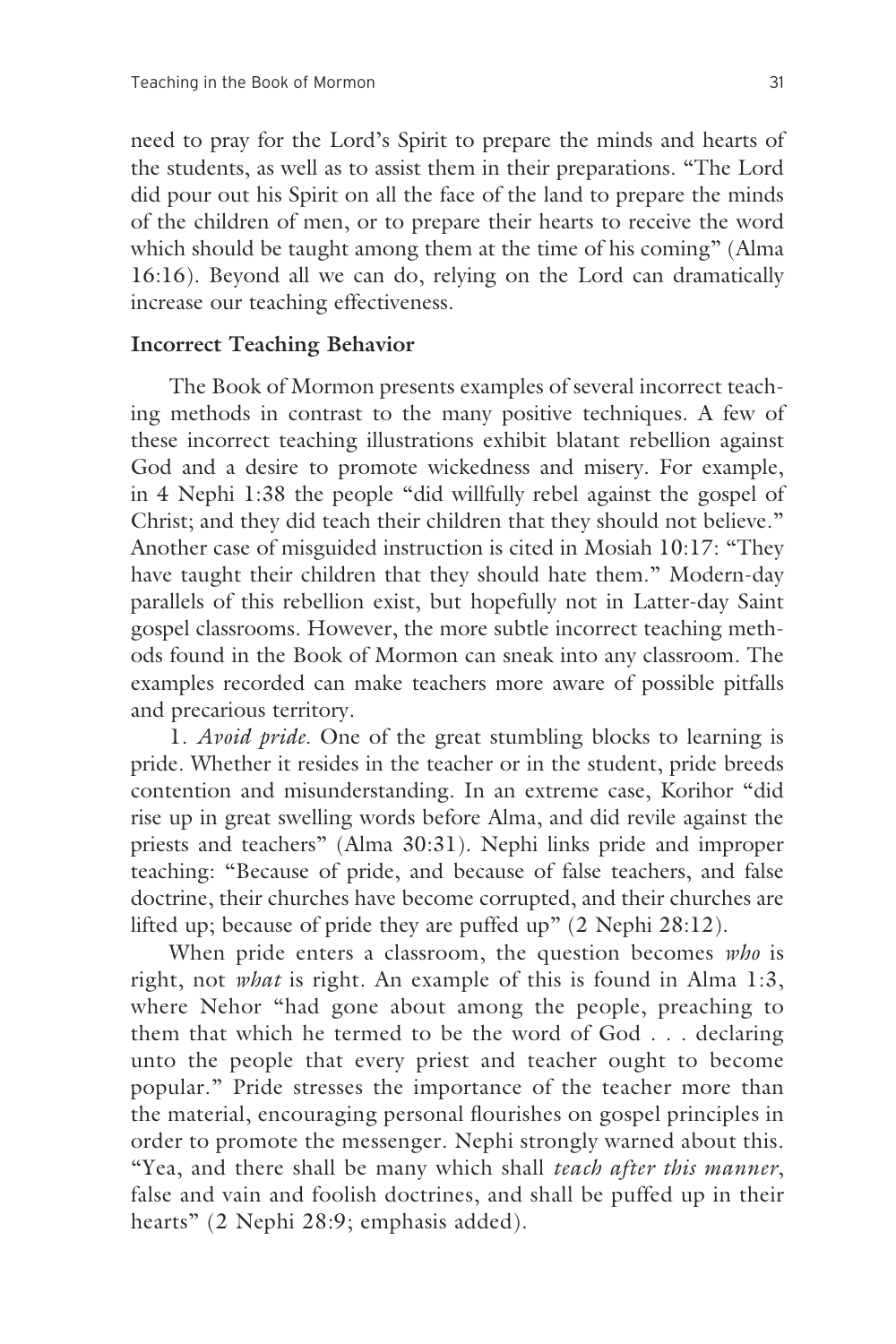Pride invites competition, comparisons, and envy, thus killing the spirit of learning. "And they shall contend one with another . . . and they shall teach with their learning, and deny the Holy Ghost, which giveth utterance" (2 Nephi 28:4). Moroni saw that this would happen in our day when "teachers shall rise in the pride of their hearts" (Mormon 8:28). By focusing on the gospel message instead of on the appearance or popularity of us as teachers, we can better serve our students and avoid pride.

 2. *Teach in the light*. Gospel teachers need to keep their words and works in the light, unlike Nehor who was taught and did teach by the powers of darkness: "The devil hath deceived me . . . and he taught me that which I should say. And I have taught his words; and I taught them because they were pleasing unto the carnal mind; and I taught them, even until I had much success, insomuch that I verily believed that they were true; and for this cause I withstood the truth" (Alma 30:53).

 As in that experience from Alma, the devil is constantly trying to break down the spiritual ramparts in the hearts and minds of our students. "There had been false prophets, and false preachers and teachers among the people" (Words of Mormon 1:16). Prophets warned of this falseness in teaching. "Abinadi said unto them: Are you priests, and *pretend to teach* this people?" (Mosiah 12:25; emphasis added). We need to be careful to keep the Spirit with us so we may teach in light, not in darkness.

 3. *Don't neglect important doctrines*. The most blatant incorrect teaching behavior is sheer negligence. "Neither did the brethren of Amulon teach them anything concerning the Lord their God, neither the law of Moses; nor did they teach them the words of Abinadi" (Mosiah 24:5; see also Mosiah 12:37). Teachers must not sacrifice the opportunity to share life-saving truths because of poor planning or carelessness.

 Even before specific lesson planning, teachers need to know the gospel themselves and be living the commandments to be able to testify of them. Abinadi's condemnation is very instructive on this point. "Ye have not applied your hearts to understanding; therefore, ye have not been wise. Therefore, what teach ye this people?" (Mosiah 12:27).

 A teacher helps students remember the goodness and power of the Lord's deliverance. The Book of Mormon records, "Orihah did walk humbly before the Lord . . . and also taught his people how great things the Lord had done for their fathers" (Ether 6:30). If teachers do not teach these "great things," how can our students remember them?

 4. *Beware of hypocrisy*. When there are discrepancies between teaching and living, students will recognize the hypocrisy. "If ye teach the law of Moses why do ye not keep it?" (Mosiah 12:29). Teachers who are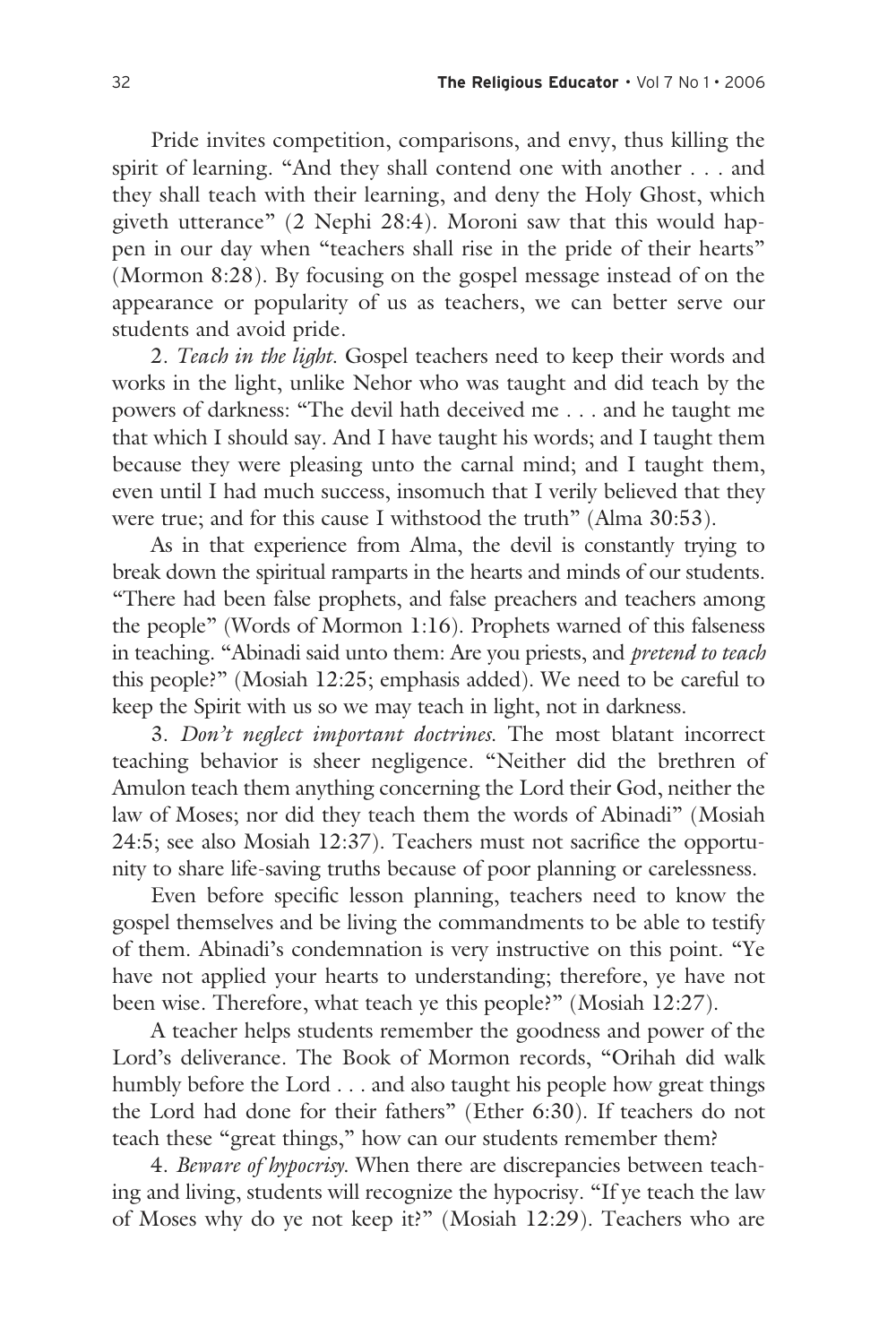not true followers of the Savior are without the Spirit and allow men's ideas to infiltrate their teachings of God, as warned by Nephi in 2 Nephi 27:25: "Forasmuch as this people draw near unto me with their mouth, and with their lips do honor me, but have removed their hearts far from me, and their fear towards me is taught by the precepts of men."

 5. *Avoid misguided teaching motives*. Some religious teachers attempt to be the mediator between their students and God. This false teaching practice was highlighted in Helaman 16:21 when some worried that misguided teachers would "keep us down to be servants to their words, and also servants unto them, for we depend upon them to teach us the word; and thus will they keep us in ignorance if we will yield ourselves unto them." Wicked teachers use religion as a way to bind people and gain power over them instead of teaching them true freedom through understanding and self application of gospel principles. We should periodically evaluate our motives and teach only for the love of Christ and for those we teach.

#### **Fruits of Superior Gospel Teaching**

 The goal of our lessons is to have the students remember them and take action, not hear and forget them. As Jesus taught in 3 Nephi, "Behold, ye have heard the things which I taught; . . . therefore, whoso remembereth these sayings of mine and doeth them, him will I raise up at the last day" (3 Nephi 15:1). Our teaching can preserve our students somewhat as the two thousand stripling warriors were preserved: "Their preservation was astonishing to our whole army. . . . And we do justly ascribe it to the miraculous power of God, because of their exceeding faith *in that which they had been taught to believe*" (Alma 57:26; emphasis added).**<sup>4</sup>**

 Our joy will be full as we see our students want to do what is right. "After Alma had taught the people many things . . . all his people were desirous that they might be baptized" (Mosiah 25:17). This is the greatest fruit of a teacher's labor. But sometimes the results of our teaching will not be evident until much later when our students recall our lessons, as in this example: "Aminadab said unto them: You must repent, and cry unto the voice, even until ye shall have faith in Christ, who was *taught unto you* by Alma, and Amulek, and Zeezrom" (Helaman 5:41; emphasis added).

 Like these Book of Mormon teachers, God will assist those teachers who put forth conscientious effort. Ammon illustrates diligence as he preaches to King Lamoni's people. "He did teach them . . . and he did exhort them daily, with all diligence; and they gave heed unto his word, and they were zealous for keeping the commandments of God" (Alma 21:23).